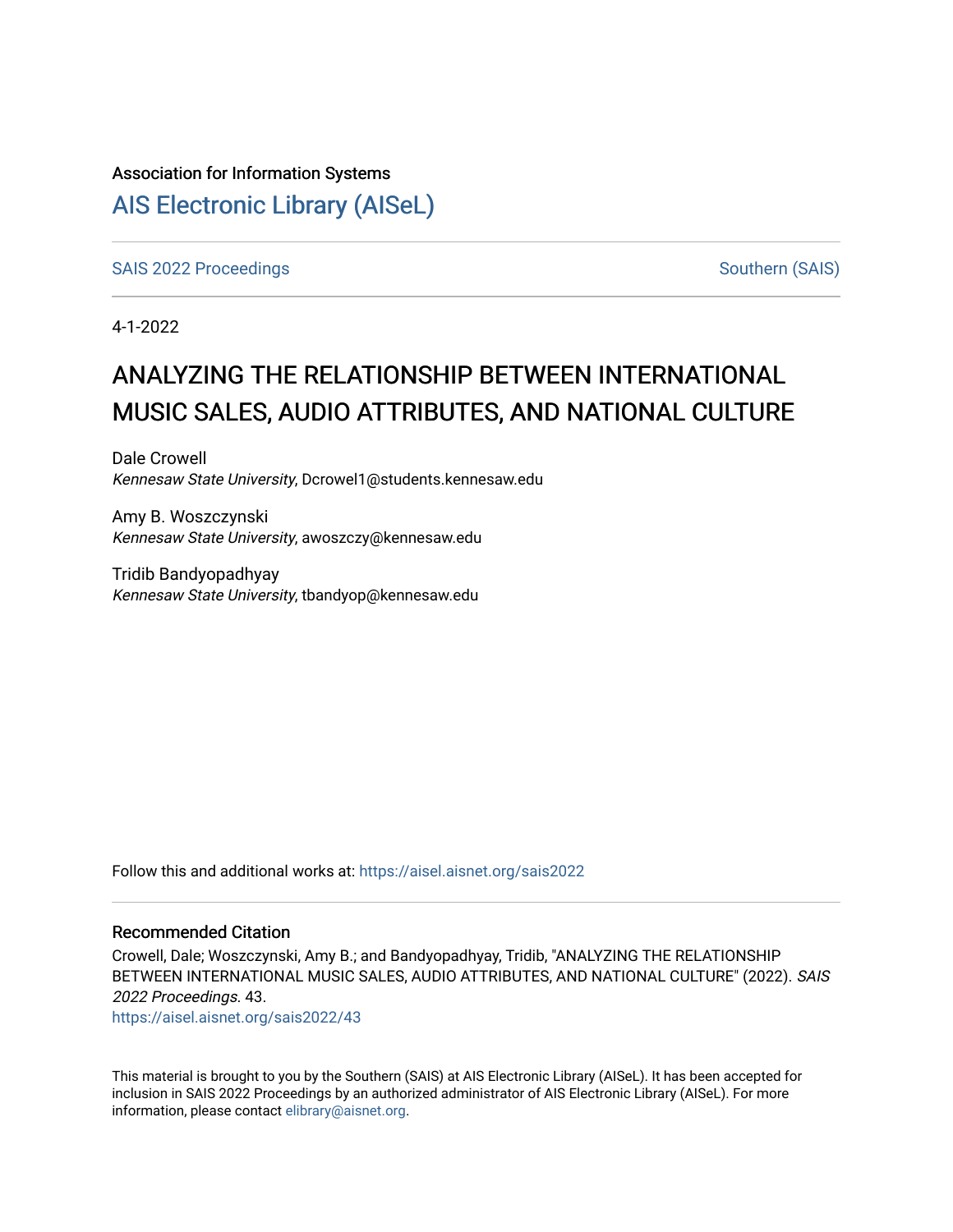# **ANALYZING THE RELATIONSHIP BETWEEN INTERNATIONAL MUSIC SALES, AUDIO ATTRIBUTES, AND NATIONAL CULTURE**

**Dale Crowell** Kennesaw State University Dcrowel1@students.kennesaw.edu

**Amy Woszczynski** Kennesaw State University Awoszczy@kennesaw.edu

**Tridib Bandyopadhyay** Kennesaw State University Tbandyop@kennesaw.edu

# **ABSTRACT**

Musicology refers to the study of music. As an interdisciplinary topic, the use of technology in the study of music is an emerging area of interest to marketers, IS/ISA professionals, music entertainment managers, and musicians. For instance, music streaming services provide an excellent opportunity to recommend songs, artists, and genres to listeners, based on prior listening habits and the listening habits of others who are similar. While the current listener recommendation systems have shown some success for within-country recommendations, they have proven inadequate when providing recommendations for songs foreign to a listener's home country. This study explores audio musical attributes, including key, tempo, average pitch, and song length, and examines relationships with Hofstede's cultural values and associations towards wider recommendation systems. We found strong correlations between tempo and both Power Distance and Uncertainty Avoidance; average pitch and Masculinity; key and Indulgence, and song length and Individualism. Culture may thus provide additional predictive capabilities for current recommendation systems, particularly for locations beyond the home country. Our work provides preliminary insights towards music streaming recommendation systems that may help record labels, artists, and other owners of intellectual property predict commercial success of their music across different cultures around the world.

#### **Keywords**

Musicology, International music, Audio attributes, Recommendation systems, National culture, Hofstede's culture

#### INTRODUCTION

Emerging from the ashes of the shaken music industry and the dismantled peer-to-peer illegal websites were new ad-supported streaming services such as Pandora, Spotify, and Apple Music. These streaming services allow listeners to unlimited amounts of music for free, in return for viewing targeted advertisements, revenue from which compensates for the musical IP rights. More recently paid streaming alternatives emerged, with the user paying a monthly fee for unlimited listening and compensating the lawful owners of music intellectual property (IP) rights. Streaming dominates the music market today, contributing to the tune of 80% of total revenue (Halperin, 2021). Users now have easy access to almost any song that has ever been recorded. Thus, subscribers face virtually unlimited options for the music they choose to stream. While search and personalization both are efficient with today's technology, music listeners often enjoy hands-off listening where likable songs are recommended or offered in queue. As a result, intelligent customization of song streams is an efficient way to create brand value and exercise competitive superiority in the market. Thus, streaming services needed a way to differentiate their products from other, almost identical products. With large amounts of music data available, streaming services began to develop methods to improve recommendations; the better the recommendation, the happier the users would be (Xu, 2020). Schrage (2021) notes: "Superior recommendations measurably build superior loyalty and growth; they amplify customer lifetime value" (p. 18). However, creating an accurate recommendation system is challenging. Researchers have tried content-based genre classification recommendation systems, with mixed results, particularly for beyond-mainstream users (Kowald et al., 2021).

One way to create superior streaming strategy is to include music from diverse geographical origins when there are musical factors bearing similarities to local music attributes. The choice typically enriches streaming music at a lower cost per incremental unit, when chosen from niche or low-cost music rights: long tail marketing opportunities in e-commerce have been shown to offer attractive and successful strategies (Oestreicher & Sundararajan, 2009). However, international music recommendations have poor track record. This research uses an alternative lens to analyze how international music can enrich music streaming and recommendation and focuses on the listeners bearings and countries of origins rather than the songs and their genres. Specifically, this research attempts to integrate Hofstede's culture attributes, which are country-level variables, in concert with musical attributes of songs, to explore expanded opportunities towards improving international music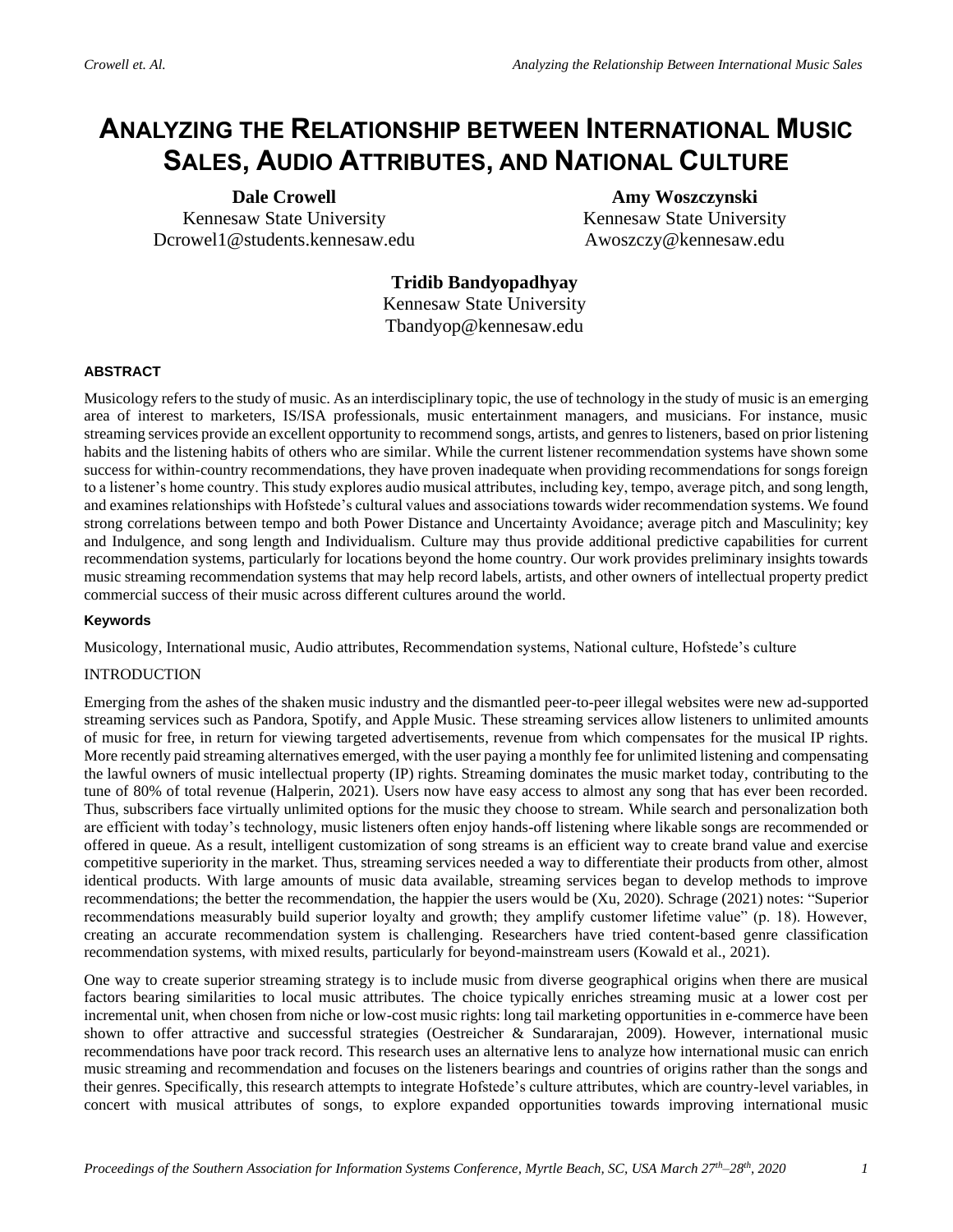recommendation systems. More accurate listener recommendation systems for global consumers of music, streaming service providers, and owners of IP rights have implications for technology, marketing, and musicology.

#### **SUBMISSION TYPE**

Completed research – Information systems in society

#### **LITERATURE REVIEW**

#### **Music Information Retrieval**

While experts do not always agree on the definition of music information retrieval (MIR) (Cottrell, 2018), it generally refers to any technology used to recognize patterns in recorded music (ISMIR, 2019). While some data scientists have studied big music data (BMD) simply for musicological purposes without any business application (Leung & Zhang, 2019), there is a clear need for new and improved MIR technology to solve business problems, especially with the rise of BMD.

#### **Listener Recommendation Systems**

One business problem is how to recommend good music options to globally diverse users. Listener recommendation systems (LRSs) typically use collaborative or content-based filtering techniques-. Collaborative filtering groups customers into clusters based upon which songs they choose and how much they enjoy the songs, making new music recommendations for users in the same clusters (Boyd, 2019). By contrast, content-based filtering analyzes individual-level variables, basing future music recommendations on similar choices that the user enjoyed in the past (Ecemboluk, 2020). Content-based LRSs are effective, but adequate training data is needed, along with up-front costs and access to detailed user listening history (Rodriguez-Hernandez et al., 2020). Two content LRSs are Pandora's Music Genome Project and Musimap.

Utilized proprietarily by the internet radio service Pandora, the Music Genome Project uses a complex algorithm to classify recorded songs based on over 400 musical attributes (Pandora, 2021). Pandora Radio selects what songs it will play to its users based upon the principle that if users like a particular song, they should also enjoy songs with similar attributes.

Another effective content based LRS is a technology product called Musimap (https://www.musimap.net/home). Musimap's algorithms have been designed to link musical attributes to emotions and moods; for instance, the technology could select a song to play in places of business based on the desired emotional response for customers.

# **Content Based Variables Selected for the Study**

While selecting audio attributes to utilize for this study, we began by analyzing the main elements of music itself. Many musical scholars provide a similar set of elements of music, including rhythm, meter, pitch, melody, texture, tone color, and form. Cottrell (2018) suggests a smaller set of musical elements that comprise BMD: tempo, key, pitch, and meter. When deciding which elements to include, we identified the difficulty of quantifying the variable and the variable's potential relevance in the global music market. We selected the following four variables for our study, all of which were derived from the elements of music: tempo, key, pitch, and length.

Representing the musical element of texture is *tempo*. Although there are other aspects of texture (such as a musical work's monophonic vs polyphonic nature), music tempo is more easily quantifiable (by beats per minute) and varies amongst different cultures' popular music groups.

Melody and harmony are represented in our study by the musical concept of *key*. Variations of preferred musical key seem evident in songs from different cultures; however, it is difficult to quantify musical key. We resolved this issue by using the Camelot Key System (CKS), which attaches a numerical value from 1-12 for each potential key a song may possess. We found a tangible connection between the ordering of keys in the CKSs and the preference for those keys by different cultures.

The musical elements of pitch, and by extension, melody, are represented by the attribute of pitch. Pitch refers to the listener's perception of a particular note being higher or lower than other notes. Derived from the concept of frequency and measured in hertz, pitch is easily quantifiable. Further, Trafton (2019) suggested that pitches can be perceived differently by culture.

Representing the musical element of form is length. Length, in contrast to other sub-elements of form such as arrangement, is easily quantifiable, as measured in second for our study. Differing song lengths are seen often amongst popular music from different nations, making it a potentially good choice for our research.

#### **Culture and International Business Applications**

While helpful, LRSs are not without limitations. Bauer and Schedl (2019) demonstrate that content based LRSs tend to fare poorly when moving beyond a listener's home culture. Further, Schotanus et al. (2018) suggested that musical attributes may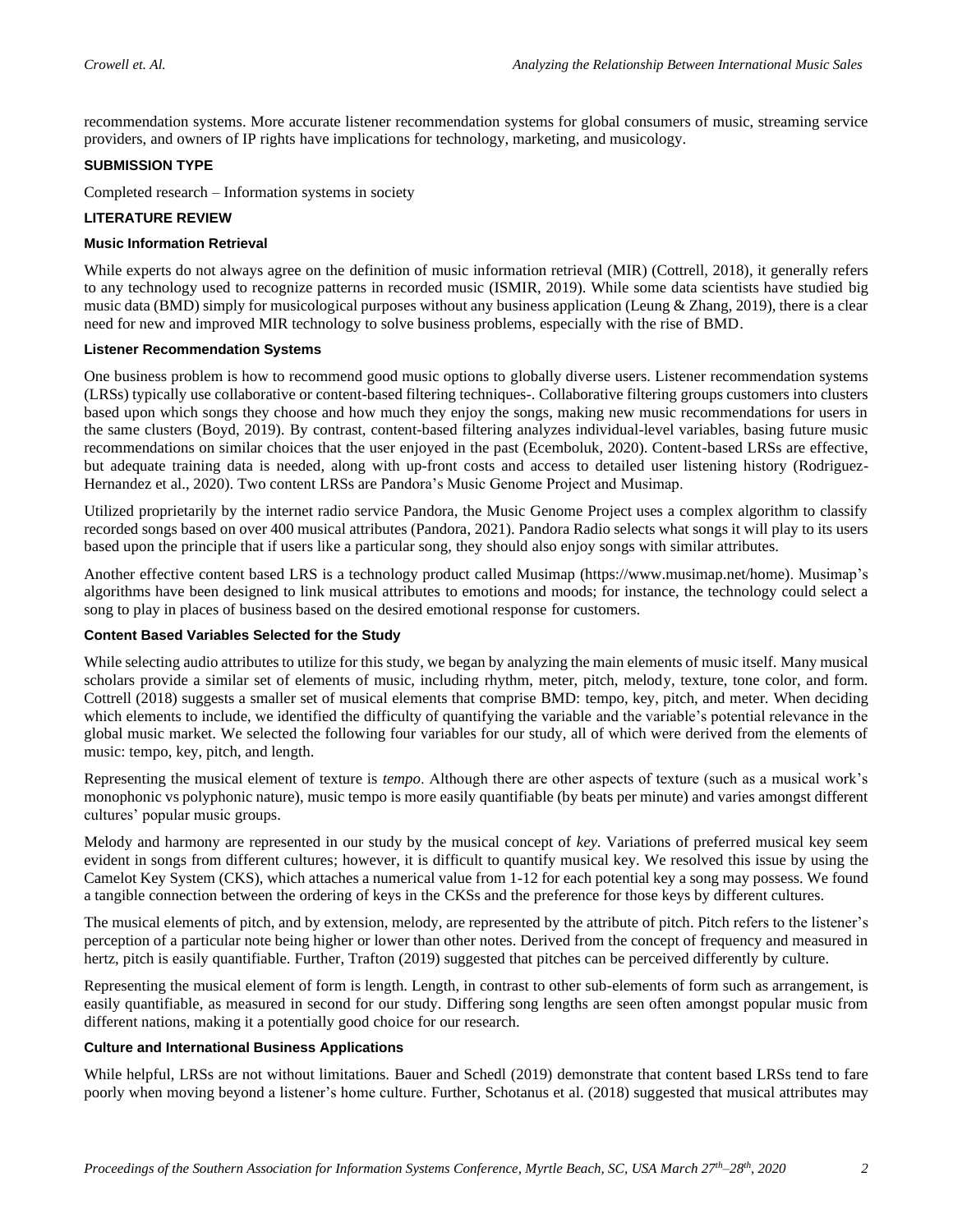be linked to a song's popularity in each culture. Thus, we sought to analyze if a new form of LRS would be a better predictor for suggestions beyond a user's home culture. The new content based LRS focuses on musical attributes and national culture.

Widely accepted Hofstede's model of culture, which analyzes how values are influenced by culture (Hofstede Insights, 2020) may assist in developing models based on culture. Culture in this context is defined as "the collective programming of the mind distinguishing the members of one group or category of people from others" (Hofstede Insights, 2020). Liu et al. (2018) found a positive relationship between Hofstede's cultural factors and countries' favorite musical genres. Integrating culture with audio attributes to determine listener musical tastes may lead to better recommendation models in international contexts.

#### **Cross-cultural Listener Recommendation Systems**

The use of data analytics to create engaging LRSs for streaming services has great applicability to global contexts. Bauer & Schedl (2019) suggested that music that is not mainstream to a particular culture would be poorly recommended to music listeners with current methods that fail to rely on heavy data analytics. Zhou (2020) concurs and suggests the use of advanced data science methods, such as neural networks and artificial intelligence, to identify trends in listener habits from disparate countries and cultures. Without access to large music databases for all countries, Schotanus et al., 2018) showed that trends in a song's musical attributes can be directly linked to the song's commercial success in a particular culture. Armed with this knowledge, producers may recommend changes to music or decide to market to a more culturally receptive audience.

#### **METHODOLOGY**

We developed a 2-phase process to gather data.

#### **Phase 1**

We identified the top eight music-consuming nations in the world (International Federation of Phonographic Industries (IFPI), Yearly Music Sales Report, 2020). The US is the largest market, followed by Japan, Germany, and the UK (Music Production & Distribution, 2016). Although China is one of the world's top music consuming nations according the to the IFPI, we had great difficulty finding accurate music charts; therefore, we ultimately excluded China from the analysis.

Next, we identified the top 20 commercially successful songs by year (2018-2020) from the eight nations selected. The top songs were identified through various international music charts. For each nation, we created a musical profile, See Figure 1 for the Japan musical profile as an example.

|                                    | B           | C                                                                                                     | D      | E   |                                               | G           |
|------------------------------------|-------------|-------------------------------------------------------------------------------------------------------|--------|-----|-----------------------------------------------|-------------|
| Japan Profile                      |             | Tempo (BPM) Key (Camelot Harmonic System) Average Pitch (Mean Hz) Song Length Aggregate Average Tempo |        |     |                                               | 126.9924242 |
| 2020 Average                       | 127.9393939 | 7.333333333                                                                                           |        |     | 63.19387879 241.0606061 Aggregate Average Key | 7.166666667 |
| 3   Promise (King & Prince)        | 124         |                                                                                                       | 58.319 |     | 266 Aggregate Average Pitch                   | 64.03982576 |
| 4 Nobody's Fault (Sakurazaka46)    | 110         | 10 <sup>1</sup>                                                                                       | 64.63  |     | 270 Aggregate Average Song Length             | 246.780303  |
| 5 Step and a Step (NiziU)          | 116         |                                                                                                       | 63.773 | 221 |                                               |             |
| 6 New Era (SixTones)               | 172         |                                                                                                       | 71.462 |     | 195 Unobtained charting songs                 |             |
| 7 Homura (LiSA)                    | 152         | 10                                                                                                    | 59.304 | 274 |                                               |             |
| 8 Kissin' My Lips (Snow Man)       | 110         |                                                                                                       | 59.386 |     | 201 Hofstede's Cultural Dimensions            |             |
| 9 Your Song (Hey! Say! JUMP)       | 96          | q                                                                                                     | 59.919 |     | 238 Power Distance                            | 54          |
| 10 Yoru ni Kakeru (Yoasobi)        | 130         |                                                                                                       | 60.316 |     | 281 Individualism                             | 46          |
| 11 Endless Summer (Kis-My-Ft2)     | 132         |                                                                                                       | 62.512 |     | 186 Masculinity                               | 95          |
| 12 Omoidaseru Koi wo Shiyo (STU48) | 124         |                                                                                                       | 69.436 |     | 308 Uncertainty Avoidance                     | 92          |
| 13 Oh-Eh-Oh (JO1)                  | 133         |                                                                                                       | 69.736 |     | 184 Long-Term Orientation                     | 88          |
| 14 Re:Live (Kanjani Eight)         | 153         | 11                                                                                                    | 61.766 |     | 192 Indulgence                                | 42          |
| 15 Smile (Twenty Twenty)           | 110         | 8                                                                                                     | 60.854 | 343 |                                               |             |
| 16 Run (Sexy Zone)                 | 130         | 10                                                                                                    | 62.362 | 230 |                                               |             |
| 17 Kite (Arashi)                   | 89          | 12                                                                                                    | 59.065 | 283 |                                               |             |
| 18 Navigator (SixTones)            | 145         |                                                                                                       | 64.138 | 186 |                                               |             |
| 19 Fanfare (Twice)                 | 115         |                                                                                                       | 66.382 | 256 |                                               |             |
| 20 Last Mermaid (Hey! Say! JUMP)   | 155         | 10 <sup>°</sup>                                                                                       | 66.717 | 232 |                                               |             |

#### **Figure 1. Musical Profile for Japan**

Then we obtained MP3 versions of the 480 songs identified. Tempo is measured through beats per minute (BPM). To identify BPM, we uploaded each song's MP3 to the Tunebat online MIR software. BPM ranges from 60-200 for popular music.

Next, we identified the song key. We used the CKS, which numbers 1-12 for keys. Keys were determined by uploading the MP3 to the Tunebat MIR; once the key of each song is identified in Tunebat, it is converted using the CKS.

Then we collected the average frequency, measured in Hz. To obtain frequency, we used Nyquist code, developed by computer engineer Riley Shaw (https://rileyjshaw.com), and used with permission. Song length (in seconds) was easily obtainable. After collecting the data, we computed overall averages for the attributes for the years 2018-2020, resulting in four overall average values (pitch, tempo, key, frequency).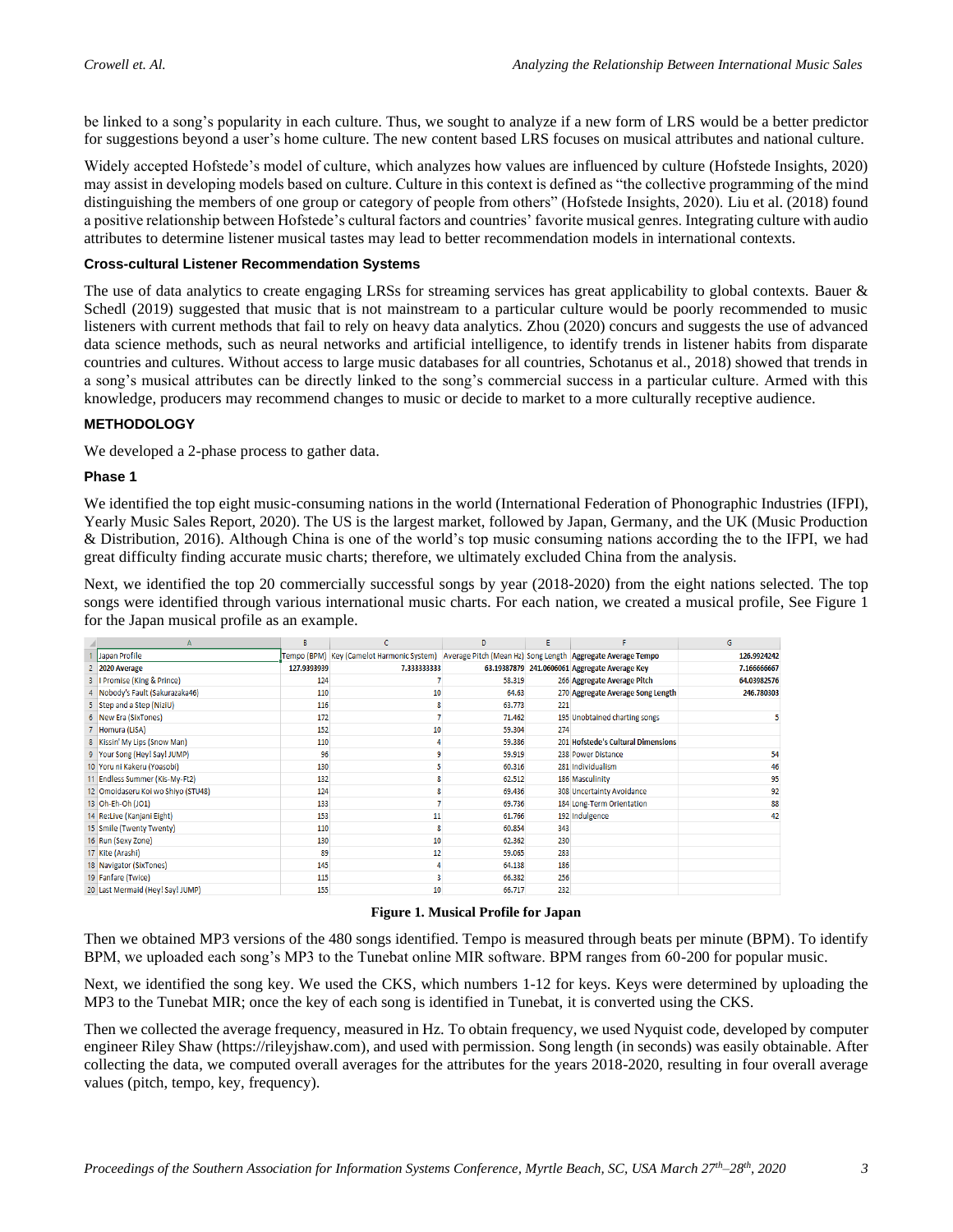# **Phase 2**

In Phase 2, we completed a series of statistical corrections comparing a country's overall musical profile with its Hofstede cultural dimension scores. In all, 24 individual correlation analyses were conducted (6 cultural dimensions x 4 musical attributes). Other statistical methodologies were conducted as well. Based on the results, we determined potential impacts and business ramifications for LRSs and international music marketing and made suggestions for future research.

# **ANALYSIS AND RESULTS**

Two main analyses were carried out upon the collected international musical data: A correlation analysis (to determine if linear relationships exist between Hofstede's cultural dimensions scores and the quantifiable musical attributes of a nation's popular recorded music) and a logistic regression (to discover if audio musical attributes can be used as predictors of a song's commercial success in a foreign culture). The results of the analyses are detailed below.

# **Correlation Analysis**

|                                   | <b>Hofstede's Culture Variables</b> |            |            |            |            |            |  |
|-----------------------------------|-------------------------------------|------------|------------|------------|------------|------------|--|
| <b>Audio</b><br><b>Attributes</b> | <b>PDI</b>                          | <b>IDV</b> | <b>MAS</b> | <b>UAI</b> | <b>LTO</b> | <b>IND</b> |  |
| Tempo                             | 0.81                                |            |            | 0.82       |            |            |  |
| Key                               |                                     |            |            |            |            | $-0.71$    |  |
| Pitch                             |                                     |            | 0.89       |            |            |            |  |
| Length                            |                                     | $-0.73$    |            |            |            |            |  |

Several significant correlations were identified, as shown in Table 2.

#### **Table 2. Significant Correlations Between Audio Attributes and Hofstede's Culture Variables (p-values<0.05)**

#### **Logistic Regression Analysis: Predicting Song Success in Foreign Cultures**

We used logistic regression analysis to see how accurate a hypothetical system might predict in which nation(s) a particular song would likely be commercially viable.

We ran a logistic regression with the RapidMiner statistical software. We used song attribute data taken from two nations in the study: United States and Japan. The results, shown in Table 3, indicate that a logistic regression model utilizing audio musical attributes could predict whether a song would be most successful within the United States or Japan with an accuracy of 77.43% (+/- minus 12.98%) overall. Other metrics of fit (precision and recall) were also high. Predictive capabilities were higher at 81.67% for the United States, with Japan trailing at 72.73%.

| Country                                                    | True 1 | True 0 | <b>Class Precision</b> |  |  |  |
|------------------------------------------------------------|--------|--------|------------------------|--|--|--|
| Japan                                                      |        | 40     | 76.56%                 |  |  |  |
| <b>United States</b>                                       | 49     | 15     | 78.43%                 |  |  |  |
| 81.67%<br>72.73%                                           |        |        |                        |  |  |  |
| Accuracy = $77.42\%$ +/- 12.98%; micro-average = $77.39\%$ |        |        |                        |  |  |  |

**Table 3. Results of Logistic Regression**

# **DISCUSSION**

This analysis provides initial results of a hybrid LRS, using musical attributes and cultural dimensions from Hofstede's framework to predict whether a song may be commercially successful across a range of countries. We then test the model using two countries; we find strong predictive capabilities in the initial model. These results offer insights into the potential relationships between attributes of commercially popular music and cultural artefacts.

Hofstede's dimensions of uncertainty avoidance (UAI) and power distance (PDI) both have strong positive correlations with the audio musical attribute tempo. Amongst the nations studied, the tempo of commercially successful songs tends to be higher in nations scoring higher in UAI and PDI. It can be suggested, therefore, that amongst the cultures in the study, cultures that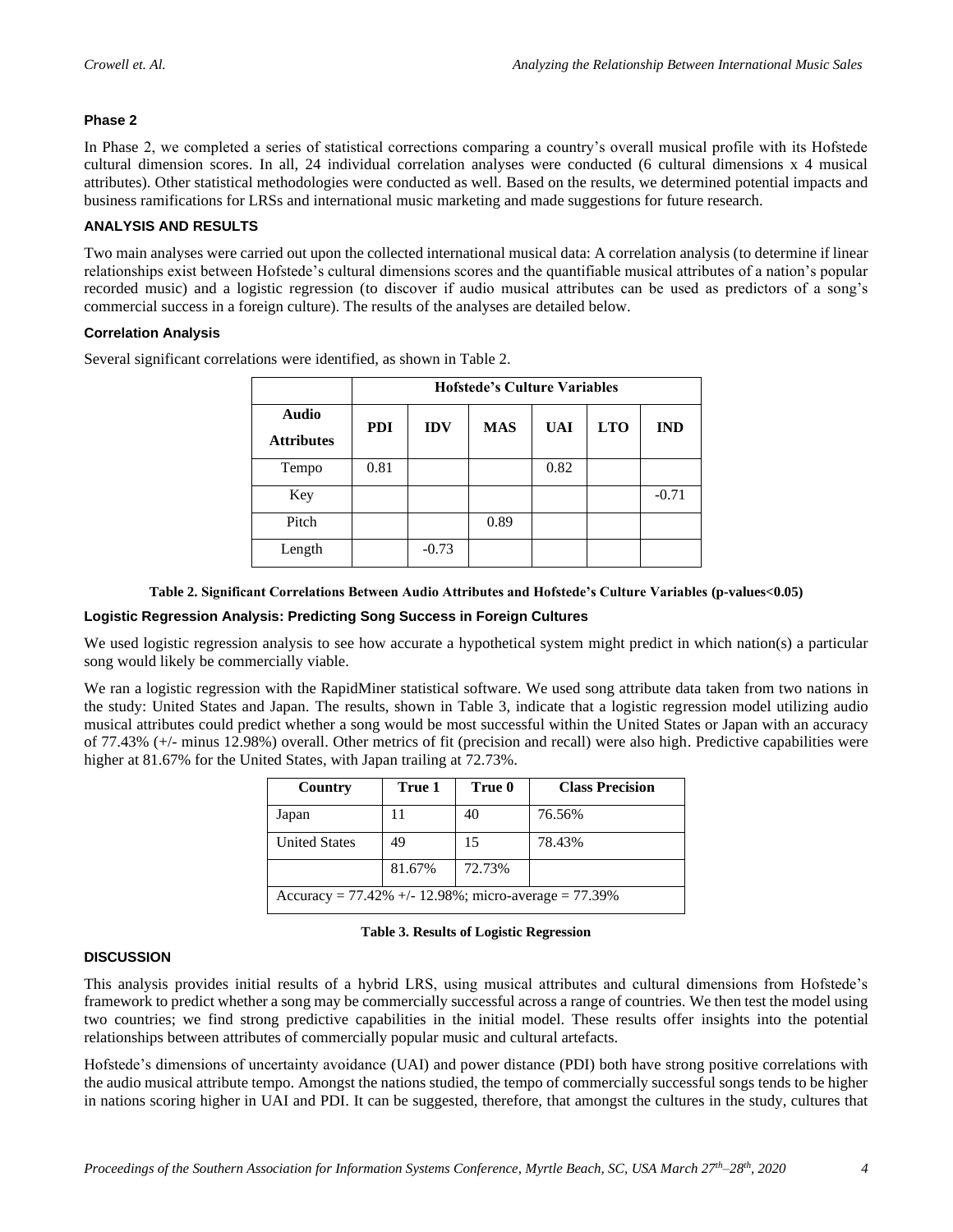tend to value societal equality and have less regard for societal norms (in other words, cultures scoring low on both UAI and PDI), slower, more low-tempo music may be more commercially successful.

We have insights in the audio musical attribute key that may be relevant to the analysis. Almost every nation studied had an average key of 6.5 on the CKS; this indicates that on average, commercially successfully tend to be in B-flat major or D minor. However, an average key exactly in the middle may indicate high variability between countries and should be evaluated with additional studies, larger samples, and diverse countries. However, it is interesting to note that there is a strong negative correlation between key and IND. Perhaps nations scoring low on IND (meaning they tend toward hedonistic pleasures) prefer songs on the upper end of the CKS? Perhaps although the lack of variation within the dataset suggests a cautious approach. Average pitch (measured in Hz) showed a strong positive relationship to MAS. Perhaps songs which include higher notes on the musical keyboard tend to be more commercially successful in cultures that emphasize assertiveness and strength.

Finally, song width shows a strong negative correlation with IDV. Amongst the countries in this study, more collectivist societies (those with low IDV scores) also tend to enjoy longer songs, while more individualistic countries prefer shorter songs.

#### **Implications for Listener Recommendation Systems**

We provide several preliminary observations from our exploratory study. LRSs at their core, have always been about individual listeners. We offer an alternative method of recommending music through knowledge of the home country and its cultural profile, as well as through consideration of song attributes.

Much of the scholarly discussion on LRCs has centered on creating a highly individualized recommendation system for listeners. Our results suggest that designers of LRCs may have an additional tool to use. Perhaps it is possible to recommend what a country (as a whole) might find appealing (in terms of song attribute). By understanding the home country, it may even be possible to develop incrementally stronger LRSs. However, in is instructive for developers to know that Hofstede's values are meant to be taken from a national perspective and not an individual perspective – although there are numerous instances where culture has been used for individual analyses. Our results do, however, indicate that LRSs may have increased predictive capability when the user's home culture is known. For instance, knowing that individuals in a high MAS-country prefer higher average pitch adds predictive power to the LRS. Combining understanding of the cultural attributes of a home country with knowledge about song attributes and the user (through data analytic profile), enhances the predictive power of LRS.

We have used logistic regression to use quantifiable audio music attributes, along with the country, to predict whether a song will be commercially successful. We caution, however, that we have a small dataset and evaluated only the top eight countries in terms of sales, and only the most successful songs. Our attempt here is to demonstrate that we have another tool which may be of benefit to the musicology community.

#### **Implications for International Music Marketing**

Aside from LRSs, the results of our study could have value for record labels, agents and musicians, other holders of IP rights, marketing managers, and technology their music. Technology professionals may better understand musicology and design better systems. Much work remains to be done in this area, and our current research shows one way to explore further.

#### **Future Research Opportunities**

We have analyzed eight of the top music-consuming nations of the world. Clearly, it stands to reason that a more comprehensive study should be undertaken which includes many more nations. Further, we only used four audio attributes in our analysis; more attributes may lead to better predictive capabilities for LRSs. In addition, we used a small amount of data, and LRSs typically have millions of data points suggesting deeper insights. Moreover, due to the difficulty in acquiring data on Chinese music, we were unable to analyze how our models might perform in the most populous country in the world.

Building upon the previous suggestion, future research should include more than just the top commercial music of the studied nations and cultures. Also, most charting music in our study was written as "pop" or popular music. Other genres may find different results. Moreover, most of the music was 4/4 (common) time. A more diverse sample may yield different results.

# **CONCLUSIONS**

Although humans have been studying musicology for many years as a method of understanding how music and psychology related, LRSs present a practical business reason for studying musicology. In order to keep listeners engaged with their preferred streaming platform, such platforms need to find a way to gain a deeper understanding of how people from different cultures think and behave. Content-based LRSs, with an added element of cultural awareness, seem to present a potential improvement for solving the difficult problem of knowing what kind of music to market and recommend internationally. This study provides an important contribution to the field, upon which future studies may be built.